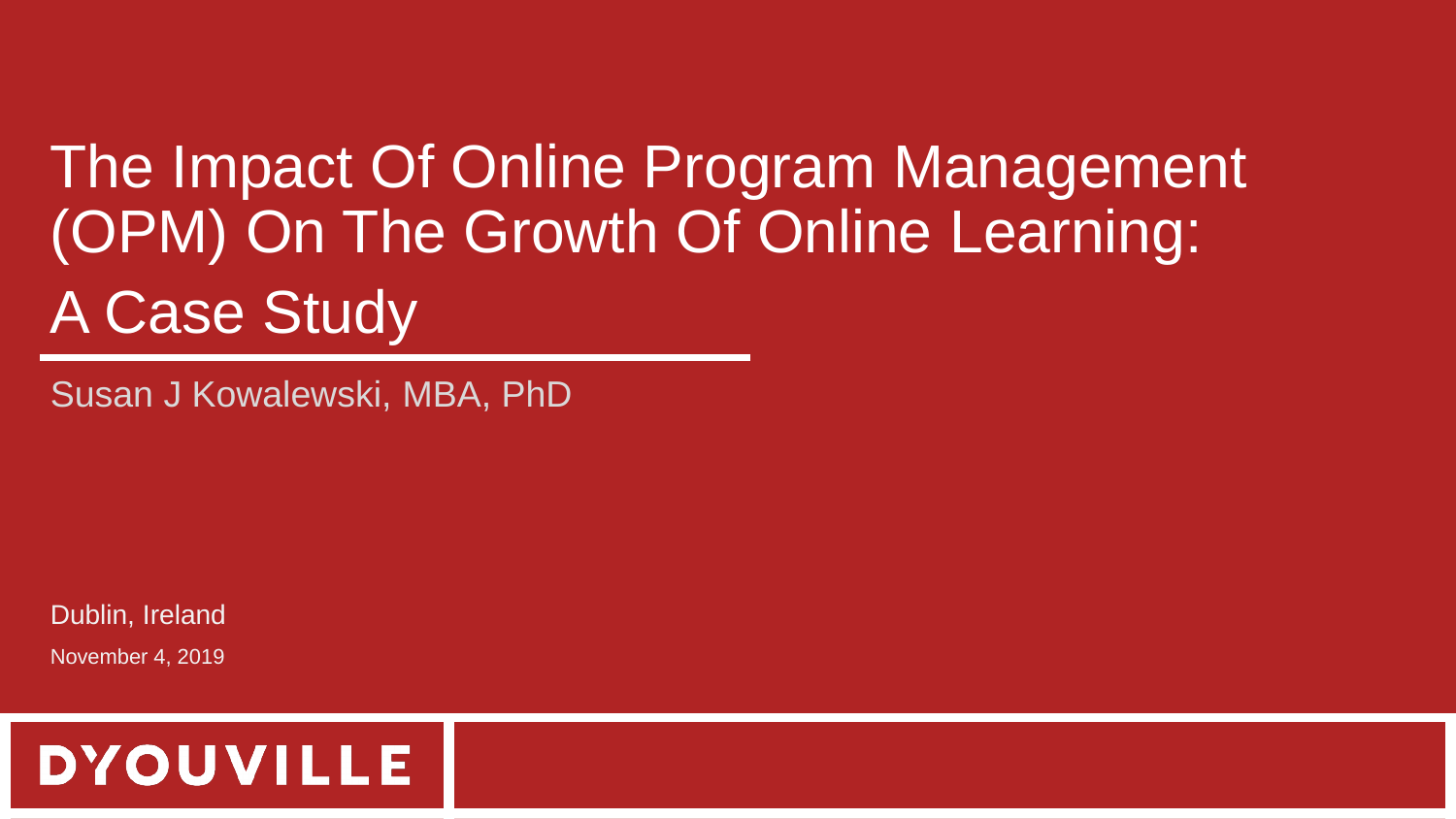### Online Program Management (OPM's)

- As colleges and universities entered the online education marketplace, many were not prepared to support the multitude of services, this led to the niche of OPMs.
- Acts in persona of the college, acting as members of the college community (advisors, recruiters)
- 50% or more are paid to OPMs
- \$ What happens with students who don't pay tuition?
	- **Employees**
	- **Student Exchange**
	- **Graduate Students**
	- **Employee**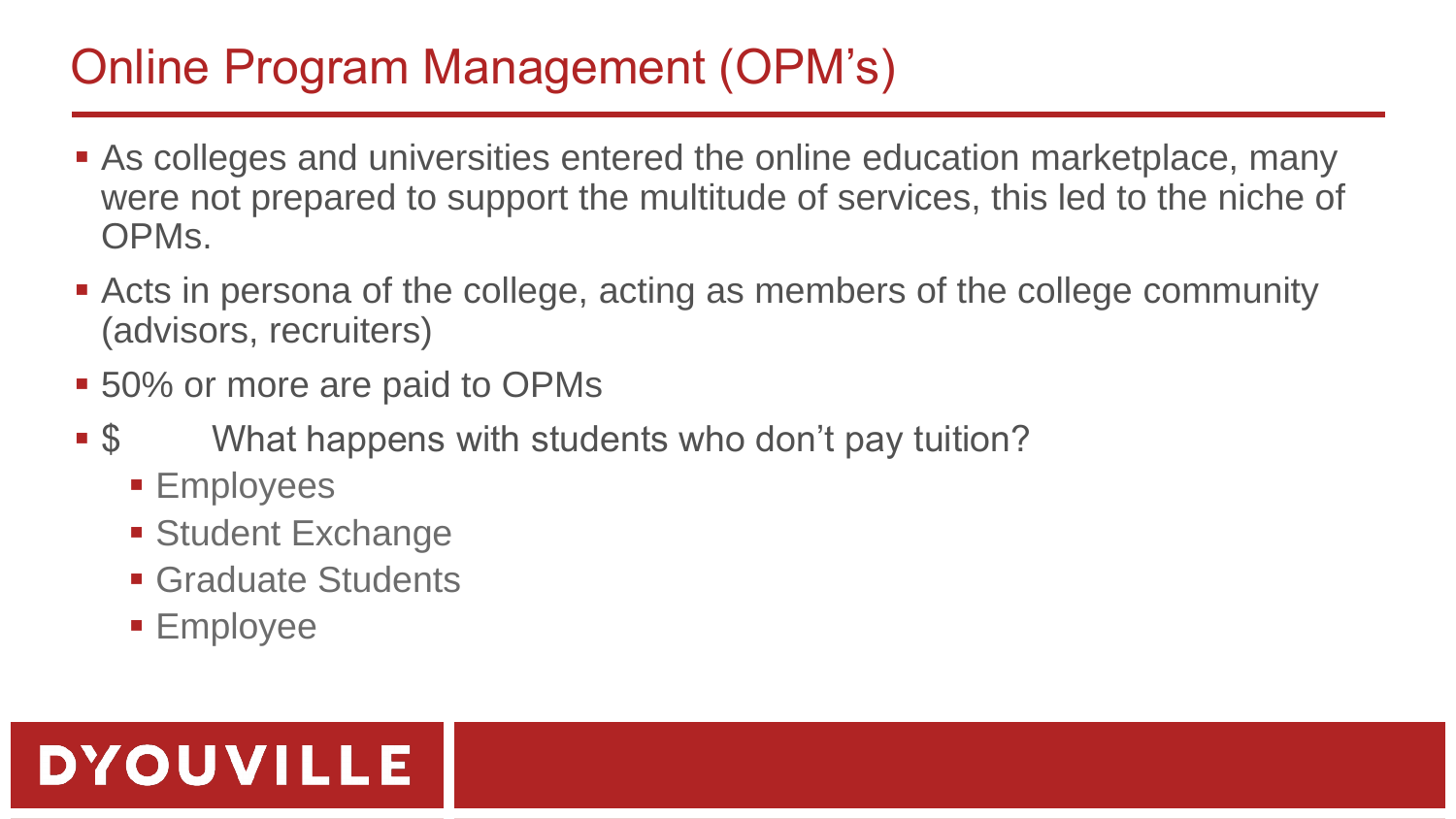#### Set the stage for the case study

OPM contracted for:

- **Marketing**
- **Recruiting**
- **Advising**
- **Course development**
- Change in course lengths

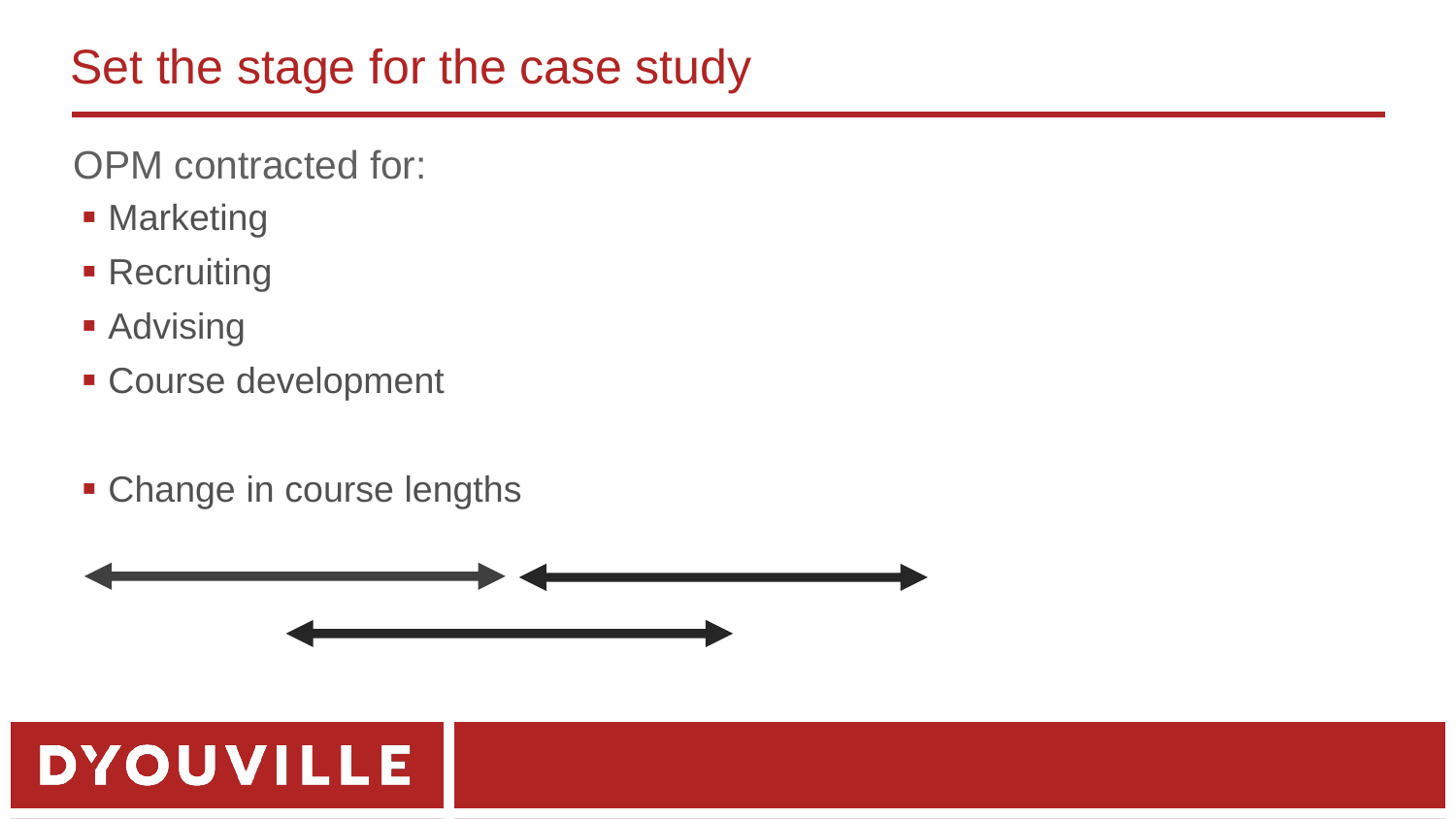### Survey-MBA Students

- **Primary Objective ascertain** satisfaction of students related to recruitment, advisement, instruction after OPM
	- **Results of Survey** 
		- Time Management
		- Writing
		- LMS
- **Secondary Objective-faculty and** staff feedback related to OPM

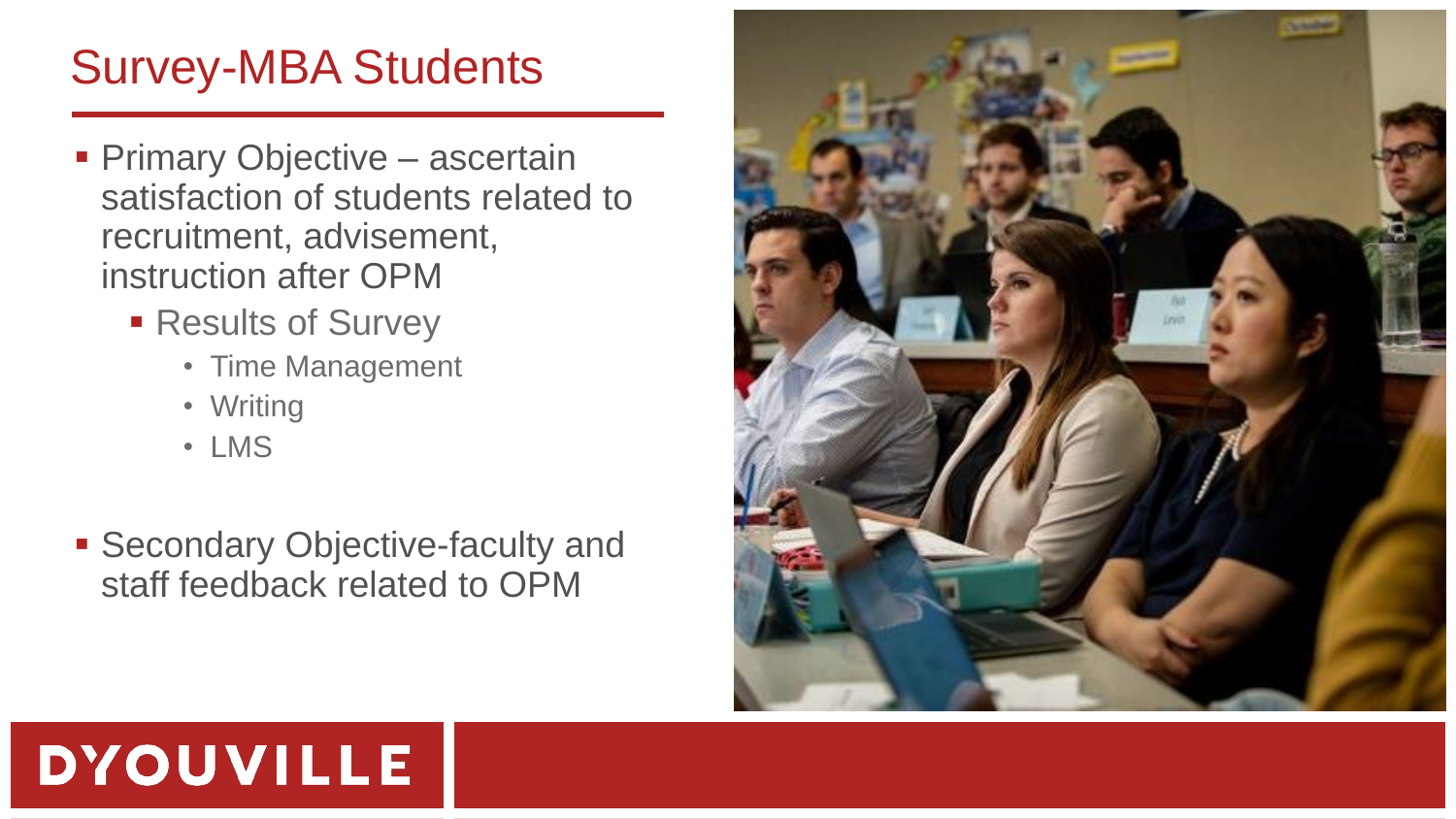### Faculty feedback

#### **First course experience – Quality Matters**

- Course originally developed with faculty member and OPM course developerwas to comply with Quality Matters Rubric
- QM is a nationally-recognized, facultydriven peer-review process used to ensure the quality of online and blended course design. The Quality Matters Higher Education Rubric is a set of standards used to evaluate the design of online and blended courses
- Met 78%, completely redeveloped on campus-met 100%

#### **Issues**

- Advisement
- Recruitment
	- Corporate accounts
	- **Pre-reqs**

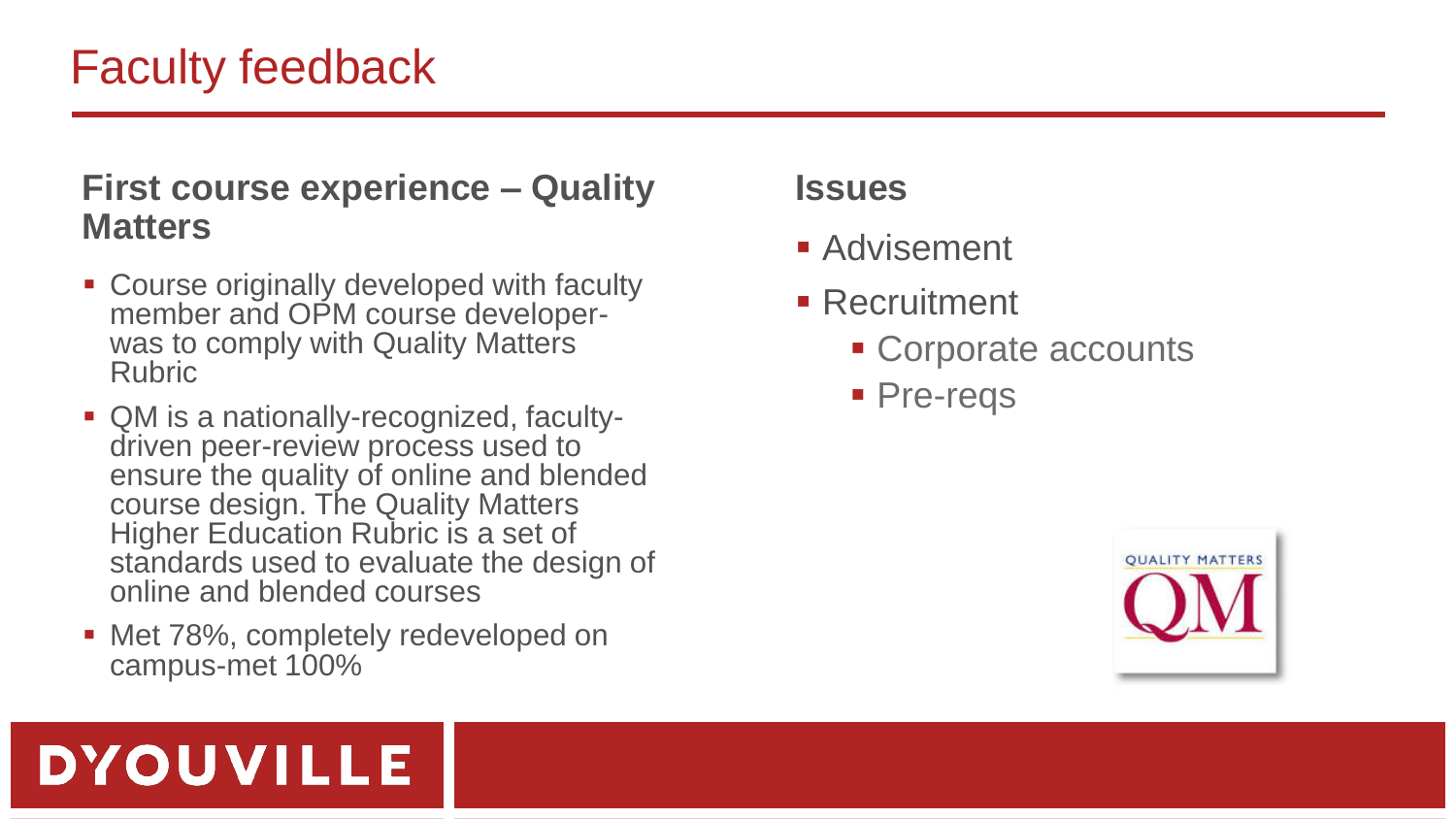### Online Learning Developers feedback

#### **Planning**

- **Online Learning Personnel** 
	- **Training, job descriptions**
	- **Templates for courses**
- **Faculty** 
	- **Training**
- **Communication**

**DYOUVILLE** 

**Union** 

#### **Involve Stakeholders**

- **Administrators**
- **Online Learning Personnel**
- **Faculty**